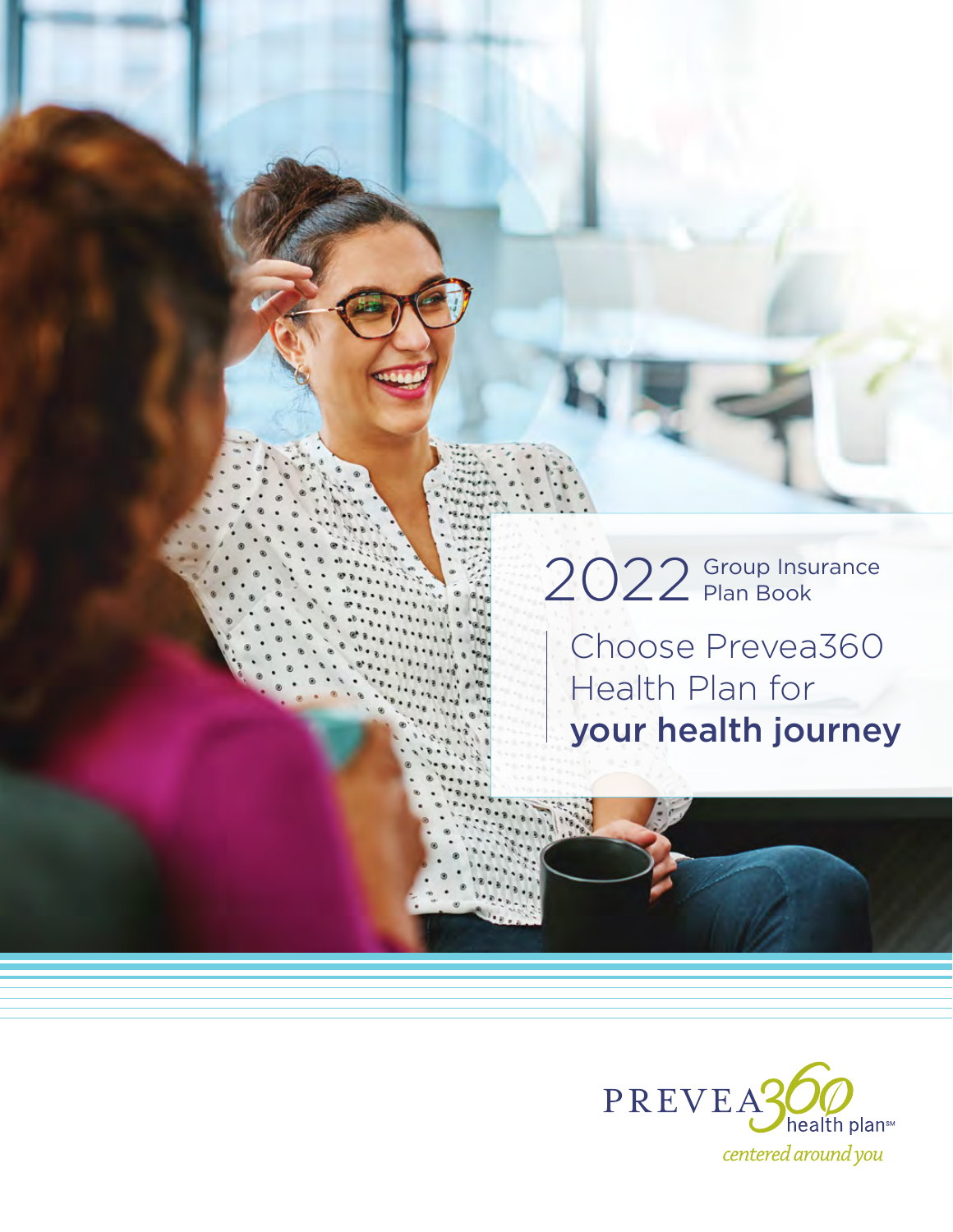#### **Contents**

| Who We Are                                                                        | 3 |
|-----------------------------------------------------------------------------------|---|
| <b>Insurance Designed with You in Mind</b><br><b>Additional Benefits</b>          | 4 |
| <b>Prior Authorization</b>                                                        | 5 |
| <b>Comprehensive Wellness Plan</b><br>Programs and Features                       | 6 |
| <b>Getting Started</b><br>How to Join Prevea360 Health Plan                       | 8 |
| <b>Convenient Tools and Resources</b><br>Member Portal and MyChart Health Records | 8 |

| Prevea360 Health Plan Makes Change Easy                                                        | 9   |
|------------------------------------------------------------------------------------------------|-----|
| <b>Where to Go For Care</b><br>Find the Care that is Right For You                             | 10  |
| <b>Getting the Most from Your Pharmacy Benefits</b><br>Manage Prescriptions and Lower Expenses | 11  |
| <b>About Your Coverage: Health Insurance 101</b><br>Terms and Coverage Details                 | 12. |
| <b>General Limitations and Exclusions</b>                                                      | 14  |
| <b>Privacy and Confidentiality Statement</b>                                                   | 15  |

#### Have questions? **We are here to help.**



#### **By Phone**

Call our Customer Care Center for questions about your benefits and more. 877-230-7555 (TTY: 711) Monday – Thursday, 7:30 am – 5 pm Friday, 8 am – 4:30 pm

#### **Online**

Visit [prevea360.com/contactus](http://prevea360.com/contactus) and select "Send a message to Prevea360"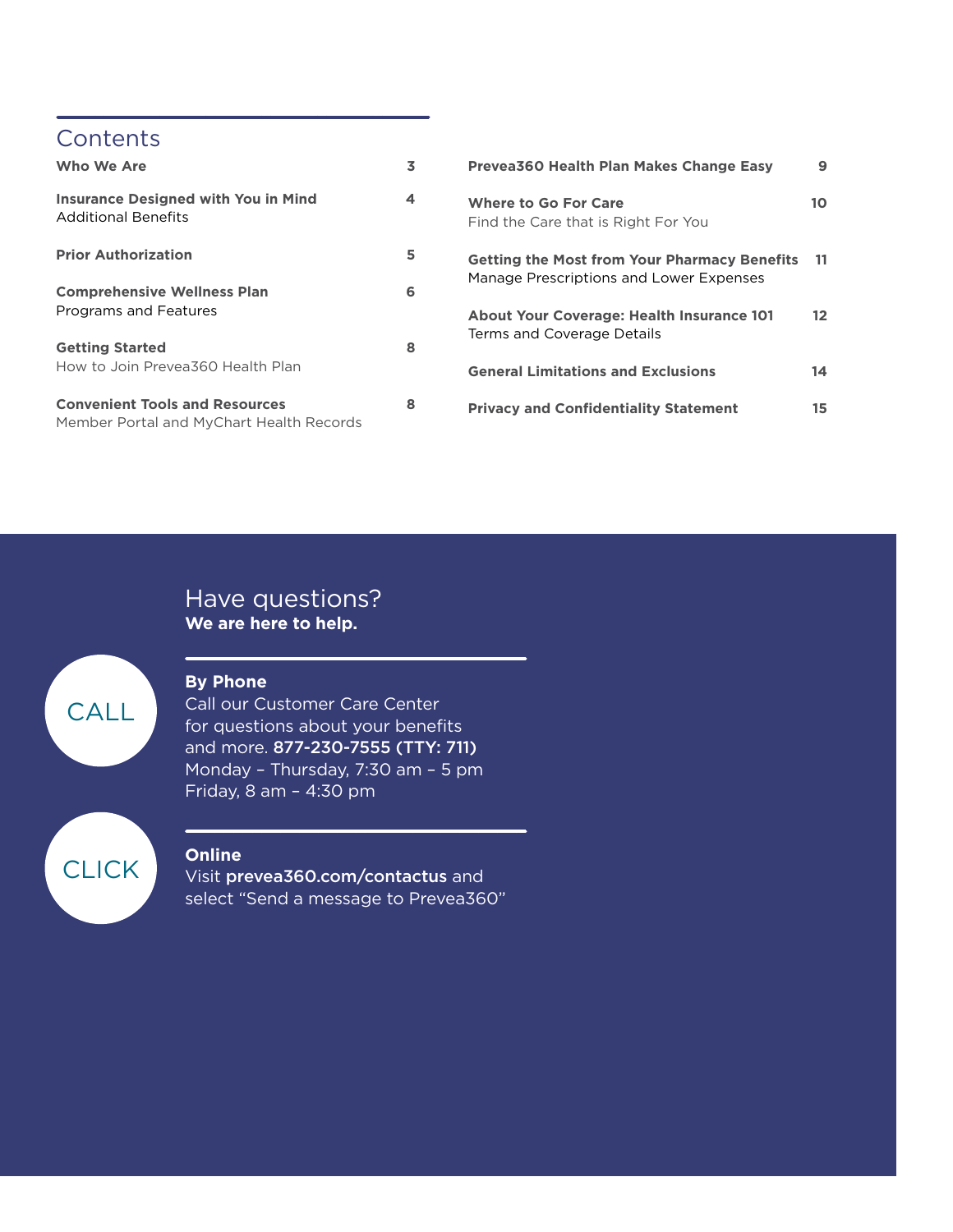## Meet an Innovative Health Plan Where Everyone Wins

Choose benefits that go above and beyond like free virtual care on most plans, access to meal planning and personalized nutrition with foodsmart, health and wellness programs focused on you, and more. Choose Prevea360 Health Plan.



Traditionally, insurance companies and physicians measure success quite differently. This dynamic has led to a health care system that focuses more on illness than wellness.

#### You Deserve Better

It's a true collaboration between health care experts, hospital partners and insurance providers, leading to a more affordable and beneficial experience that is truly member focused. Prevea360 Health Plan was developed by local health care and insurance professionals with an eye for providing services to help our communities flourish.

#### Coordinated, Physician-led Coverage and Care

Prevea360 Health Plan addresses the challenge of creating a long-term, sustainable health care solution by transforming the health care model. Primary care physicians, specialists and pharmacies across our network collaborate to provide the best personalized care possible. With our integrated approach and focus on the doctor-patient relationship, we bring an innovative model of care and coverage to Wisconsin. It's insurance that members can feel great about.

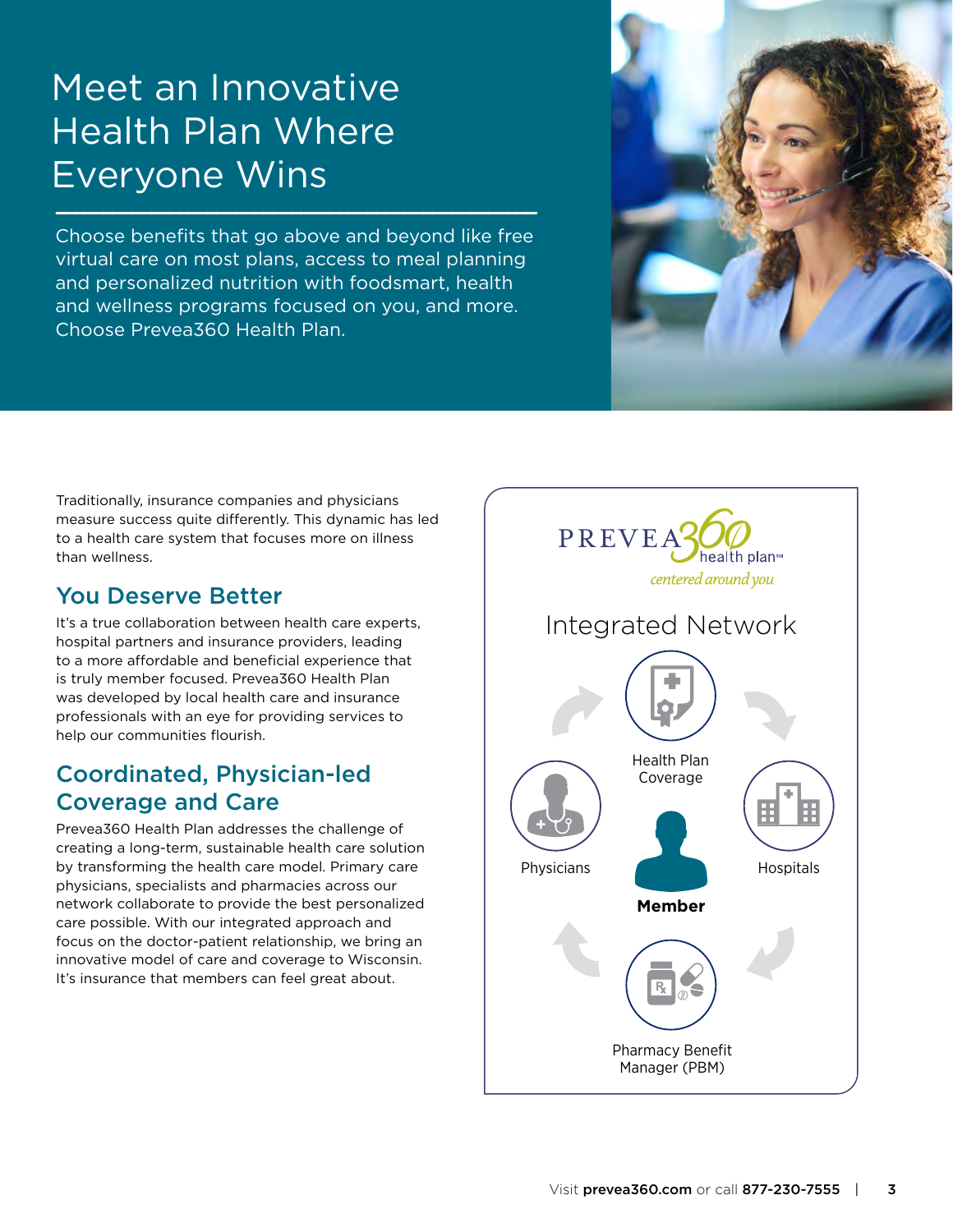#### **Questions about health care services?**

Insurance Designed With You In Mind

We provide coordinated resources to manage your coverage and empower you to take control of your care. That means benefits you can understand, tools that save you time, and access to exceptional providers and hospitals, as well as insurance that works with your providers for care without compromise.

Call our Customer Care Center at **877-230-7555 (TTY: 711)** 



#### Convenient Access

Prevea360 Health Plan offers a comprehensive network of hospitals, physicians and specialists throughout northeastern and western Wisconsin. Our HMO service area includes these northeastern counties: Brown, Calumet, Door, Kewaunee, Manitowoc, Marinette, Menominee, Oconto, Outagamie, Shawano and Sheboygan.

In addition, we serve these western counties: Barron, Buffalo, Chippewa, Dunn, Eau Claire and Pepin. Find a clinic near you at [prevea360.com/location](http://prevea360.com/location) 



#### Trusted Hospitals

Prevea360 Health Plan gives you access to high-quality care and an exceptional patient experience at the following HSHS hospitals:

- St. Vincent in Green Bay
- St. Mary's in Green Bay
- St. Nicholas in Sheboygan
- St. Joseph's Hospital in Chippewa Falls
- Sacred Heart Hospital in Eau Claire

Plus, additional medical facilities in your network throughout northeastern and western Wisconsin.

See the back cover for a list of awards.



#### Physicians Ready to Care for You

- 1000+ physicians
- 60+ primary care clinic locations
- 250+ specialty care clinics

Plus, you're still covered for an emergency *anywhere* in the world. Find a provider at [prevea360.com/providers](http://prevea360.com/providers)

#### Health Care Support

 registered nurse at 888-277-3832 Prevea Care After Hours<sup>\*</sup> is available 24/7/365 whenever you have a health question. If you're not sure you need to see a doctor—or you're wondering if you have a problem connect with an experienced or 920-496-4700. Learn more at [prevea360.com/careafterhours](http://prevea360.com/careafterhours) 

#### Care Decision Assistance

Our Care Managers answer questions about health care services and provide the support you need to manage serious or complex health conditions. Learn more at [prevea360.com/caremanagement](http://prevea360.com/caremanagement)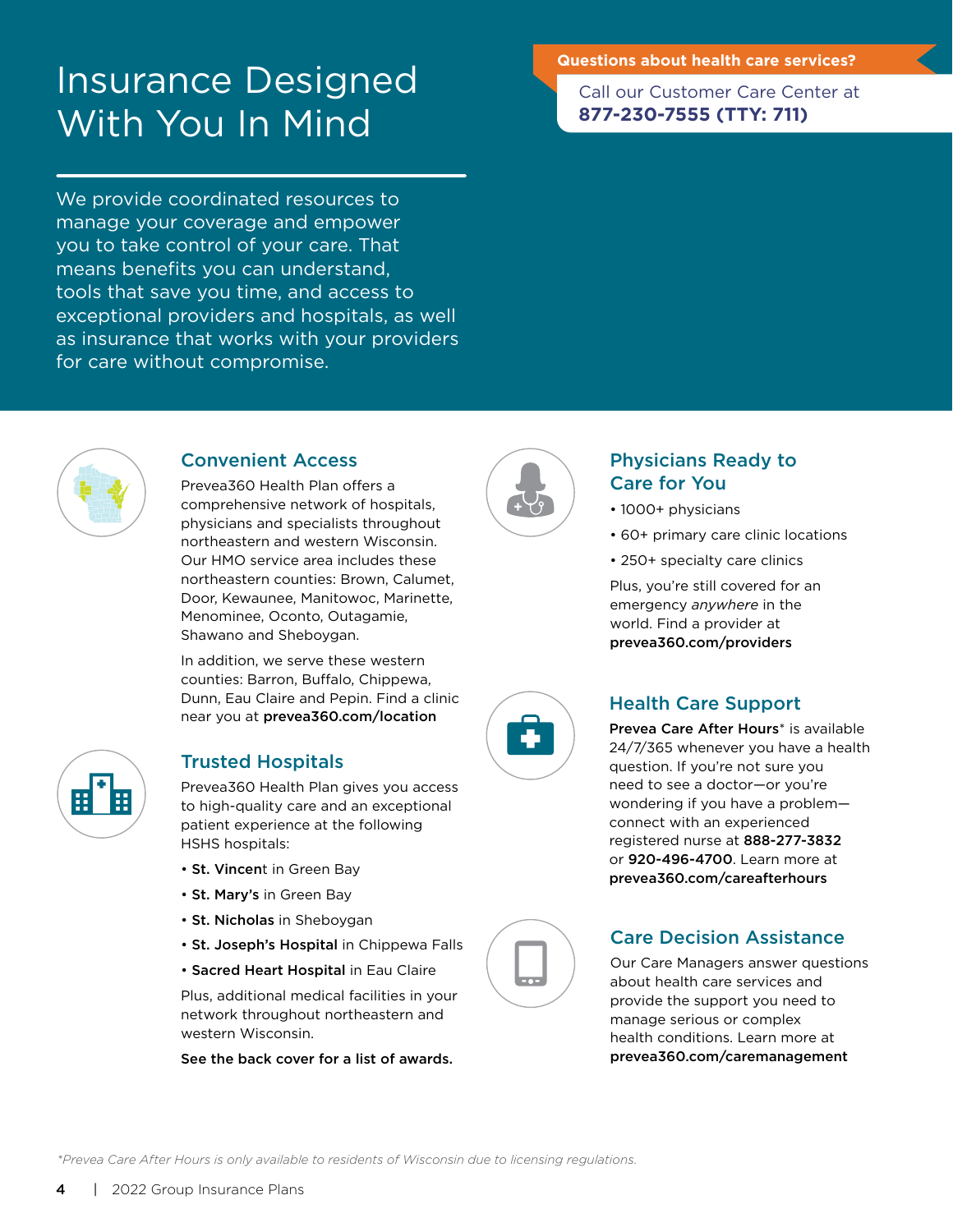



#### Virtual Care Without an Appointment

We're here to help you feel better quickly. With Prevea Virtual Care,\*\* you can get care now, on your schedule, for most common conditions. No appointment needed. Accessible 24/7 for the whole family. Members can reach trusted Prevea Health providers with convenient online access. Visit [prevea360.com/rightcare](http://prevea360.com/rightcare) for more information.



#### Currently Undergoing Treatment?

Assistance may be available to members with complex health care needs who are currently undergoing a course of treatment to transition care from a previous health plan to Prevea360 Health Plan. Assistance may also be available to move important prescription medications from your previous health plan to Prevea360 Health Plan.



#### Out-of-Area Dependants\*

Your kids may be out of sight, but they are not out of mind. Prevea360 has coverage for your dependents (up to age 26) who are living in another community, away at college, out on a backpacking adventure or giving adulting a try out of state. Need coverage for your kids? Learn more and complete the form at [prevea360.com/outofarea](http://prevea360.com/outofarea)



#### Prior Authorization

 [prevea360.com/priorauthorization](http://prevea360.com/priorauthorization) There are certain medical services or provider visits that must be authorized by Prevea360 Health Plan before we can provide a claims payment. A good rule to remember is that any time you seek services with an out-of-network provider, you will need to get prior authorization.† We require these authorizations so our Medical Affairs team can make sure you are getting the appropriate care. Visit to learn more.

*Out-of-area dependent coverage for non-urgent and non-emergency \*care applies to large group employer (51+ employees) plans only; please check with your employer's benefits administrator if you have questions.*

*\*\*HSA-eligible high deductible health plans are not eligible for free virtual care* 

*† HMO members will need to get prior authorization any time they seek services with an out-of-network provider. Plan providers request prior authorization for POS and PPO members.*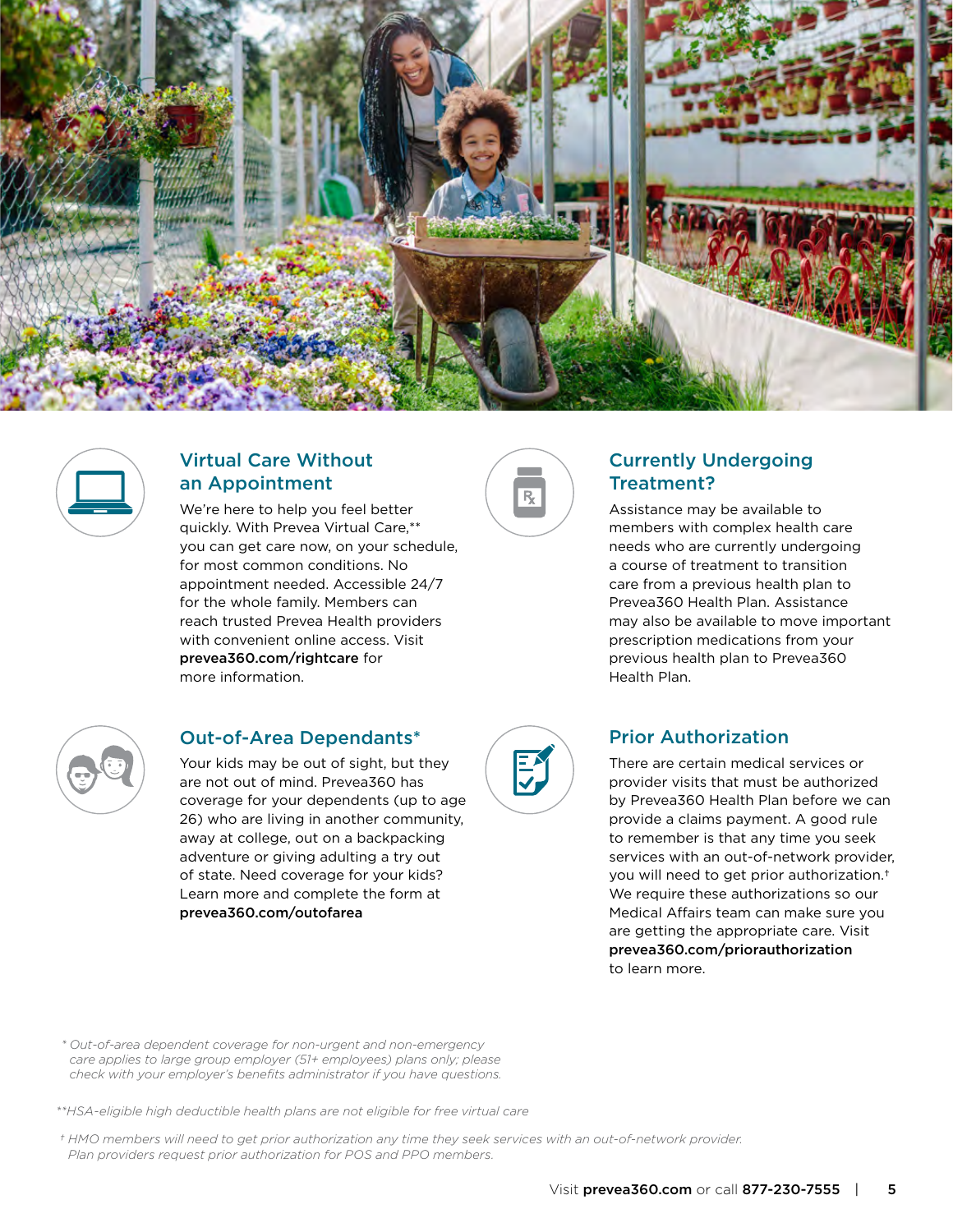## Be A Healthier You

Your comprehensive wellness program

# Livingh

#### **Prevea360 Health Plan in partnership with WebMD**

offers a variety of programs focusing on the whole person across eight dimensions of wellness, making healthy living achievable and fun. It's insurance that helps members be their healthiest.

#### Wellness Programs and Features

#### **Health Assessment**

Based on your individual questionnaire results, WebMD provides recommendations for each lifestyle category. A variety of interactive self-management tools are customized to your needs.

#### **Health Coach**

Get expert support if you have diabetes, COPD, asthma, heart failure or coronary artery disease.\*

#### **Case Management**

Provides support through complex health situations.

#### **Partner Perks**

Discounts for gyms, spas, golfing, devices, equipment, nutrition and more.

#### **Tobacco Cessation**

Tobacco cessation and vape free programs for families. Free medications may be available.

#### **R.E.A.L. Goals (Realistic, Easy, Attainable, Life Goals)**

Preset goals covering all eight dimensions along with tips and trackers to help you achieve success.

#### **Wellness Webinars**

Covering all eight dimensions, available 24/7.

 *\*Prevea360 Health Plan shares secure claims information with WebMD. This data is only shared for the purpose of identifying health coaching opportunities through WebMD Condition Management program.*

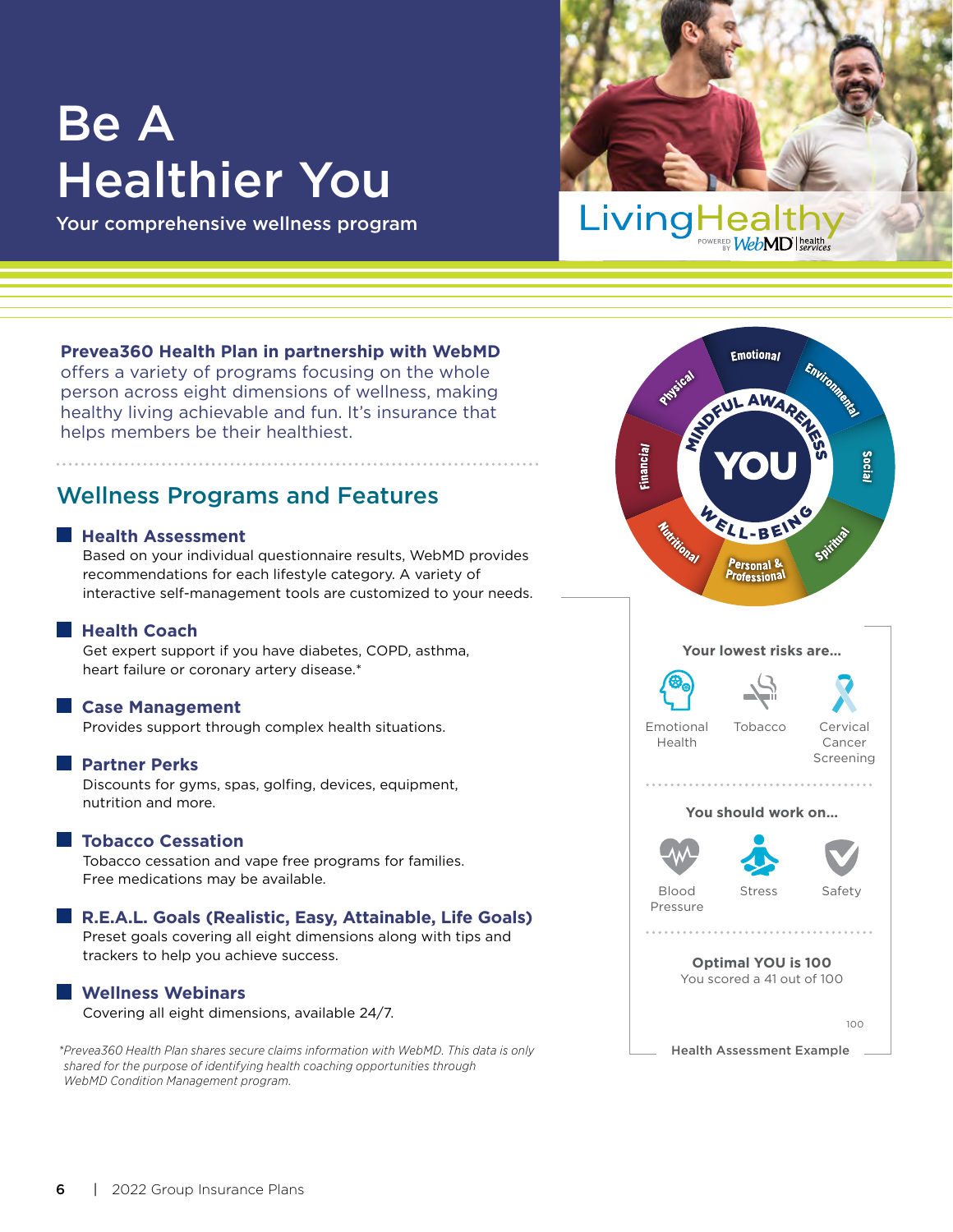## Additional Wellness Programs

Resources and rewards to help you achieve your health and wellness goals.

#### **Learn more at...**

**[prevea360.com/wellness](http://prevea360.com/wellness)** 

### foodsmart



#### Wellness Events Calendar

Access live monthly webinars, book club discussions and more that cover the eight dimensions of wellness, held virtually for you to attend from anywhere. Learn more at [prevea360.com/events](http://prevea360.com/events)

#### **Behavioral Health**

If you or someone you know is struggling, you are not alone. Prevea360 Health Plan offers many types of support, services and treatment options within our network. Visit [prevea360.com/behavioralhealth](http://prevea360.com/behavioralhealth) to learn more.

#### **Living Healthy Rewards**

Prevention or early detection of common diseases is the best way to be the healthiest you and earn up to \$150 in rewards!\* There are many common preventive and screening services proven to improve health and it is important to check with your primary care provider to determine which tests are appropriate for you, based on your medical history and family history. Earn points and money for taking care of you!

#### Eating Well Made Simple

Do you want to eat healthier but feel you don't have the time or energy for the planning, shopping and preparation that's involved? You're not alone, which is why Prevea360 Health Plan teamed up with Foodsmart to offer you and your family a free program that makes it easier to eat well. With Foodsmart, you can benefit from personalized recipes, powerful meal-planning tools, grocery discounts and more to help you be a healthier you.

- Get recipes just for you. Access recipes personalized to your dietary preferences, including quick meals based on ingredients in your kitchen right now.
- Make meal planning quick, easy and done. Save time and stress with a digital meal planner, easy grocery list and, if you'd like, home delivery through Amazon Fresh, Walmart and Instacart (varies by location).
- Score fresh new deals. Save money with great discounts on healthy foods at your favorite local grocery stores.

or Google Play Store, or visit [prevea360.com/foodsmart](http://prevea360.com/foodsmart) Download the Foodsmart app from the Apple App Store to sign up.



Visit [prevea360.com/livinghealthy](http://prevea360.com/livinghealthy) to access your resources and start your Health Assessment today!

*\* Only Preve360 Health Plan members age 18 and older are eligible for Living Healthy rewards. Check with your plan administrator for*  reward offerings specific to your plan. Covered adult children (ages 18 and older) can earn up to \$100 per year. Visit [prevea360.com/](http://prevea360.com/livinghealthy) *[livinghealthy](http://prevea360.com/livinghealthy) for full details. School District members should visit [prevea360.com/schooldistrict](http://prevea360.com/schooldistrict) for details.*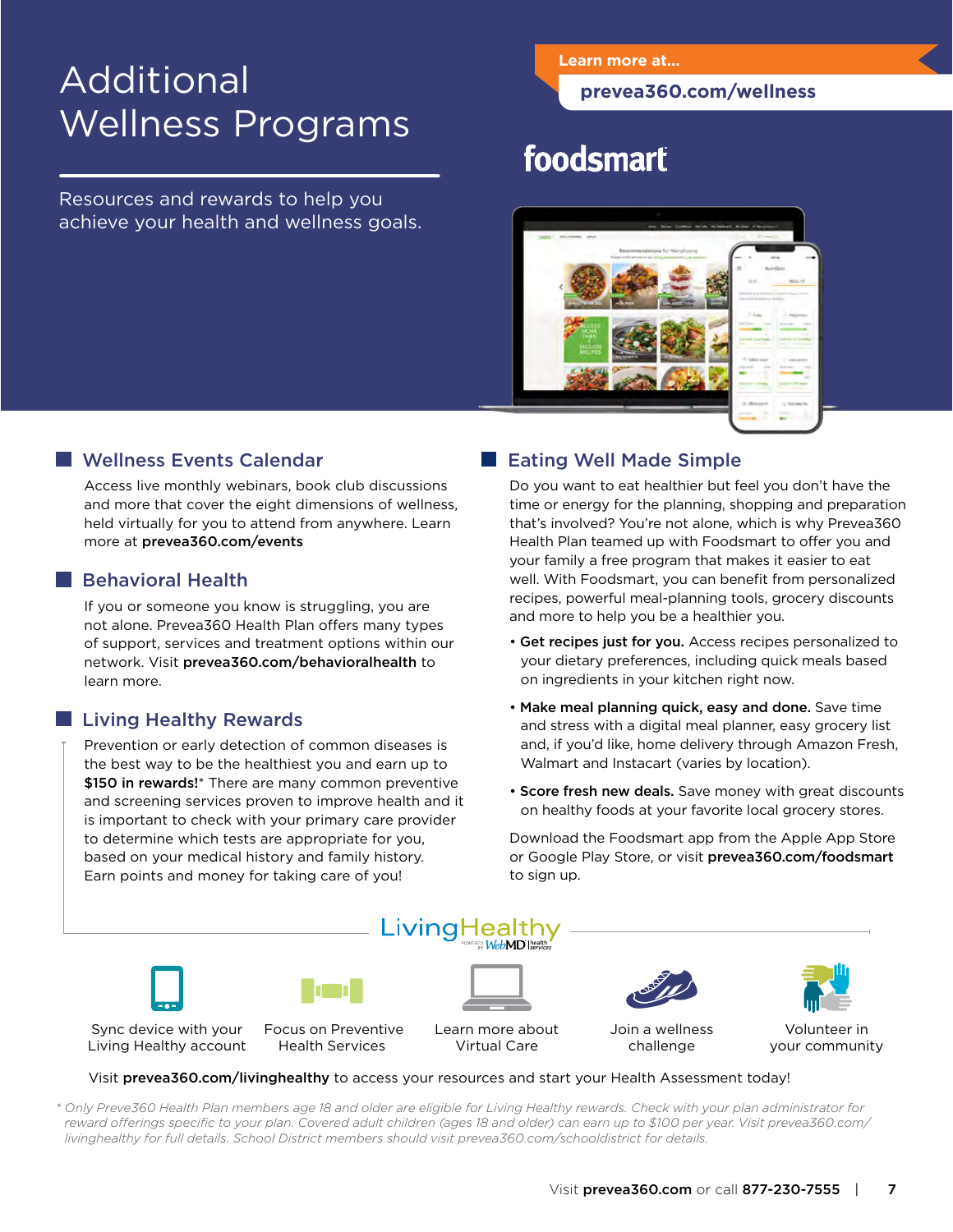## First Impressions Matter

We understand that switching your insurance and providers can be overwhelming. We make it easy to connect with the resources you need, for a seamless transition from start to finish. Here's what you can expect when you join Prevea360 Health Plan.

#### **[prevea360.com/newmember](http://prevea360.com/newmember)**

#### Onboarding Process

Here's what you can expect as you join Prevea360 Health Plan:





#### Ambassador Program

Think of our Ambassador Program as your personal concierge to help you find a Prevea Physician or Specialist. This program is designed to help you transition to Prevea360 Health Plan as easily as possible.

- Green Bay Call 920-272-1113 or email [GB.Ambassador@prevea.com](mailto:GB.Ambassador@prevea.com)
- Sheboygan Call 920-892-8590 or email [Sheb.Ambassador@prevea.com](mailto:Sheb.Ambassador@prevea.com)
- Eau Claire Call 715-717-4340 / 715-717-5035 or email [EC.Ambassador@prevea.com](mailto:EC.Ambassador@prevea.com)

Learn about Complete and submit your We mail your new your benefits enrollment application Member ID cards

Member Guide is activated



#### New Member Guide

We mail you a New Member Guide at enrollment, which introduces you to your new plan and health partner, Prevea360 Health Plan. Your guide will:

- Provide details like where to find important member documents
- Explain where to go for primary, urgent and emergency care
- Define common insurance terms and more



## Convenient Tools and Resources

Get the information you need, when you need it. Access member tools that easily connect you to health information, benefit details and much more 24/7. Go to **prevea360.com** and click on account login at the top of your screen.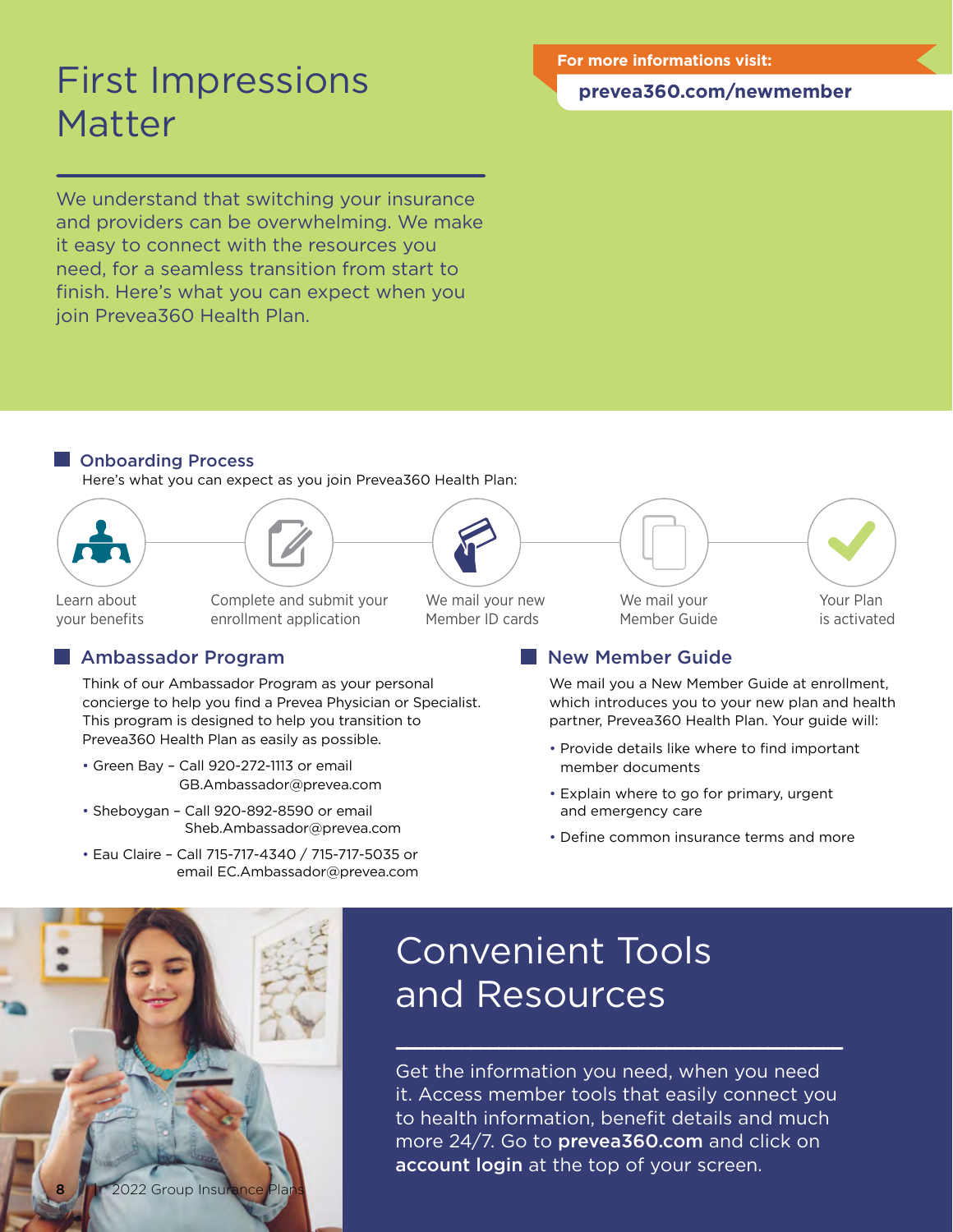## Prevea360 Health Plan Makes Change Easy

After enrolling with Prevea360 Health Plan, we encourage you to follow these suggested steps. If you need us, our Customer Care Center is here to help answer your questions along the way.





#### Decide Where You Prefer to Receive Your Primary Care

Doing this makes it easier to schedule a visit when you need one. Go to [prevea360.com/location](http://prevea360.com/location) to find a primary care clinic near you.

# STEP 2

#### Find a Primary Care Provider

Our network is full of exceptional primary care providers who will work hard to earn and keep your trust. We encourage you to form a relationship with a primary care provider so they can help keep you at your healthiest. Visit [prevea360.com/doctors](http://prevea360.com/doctors) to search our online provider directory.



#### Transfer Medical Records

Once you're established with a new primary care clinic and provider, you may wish to have your medical records sent from your previous clinic to your new clinic. Contact your previous clinic to fill out an "Authorization to Release Protected Health Information" form.

#### Member Portal

Visit [prevea360.com/login](http://prevea360.com/login) and use your member number located on your ID card to activate your account.

- View insurance plan details
- Request member ID cards or download a digital copy
- Change your primary care clinic
- View and pay your premium bill
- Review past claim details and more

#### **MyPrevea**

[MyPrevea.com](http://MyPrevea.com) allows you to send secure messages to your physician's office and to view your health records from the comfort of your home and with your mobile device. When you create your Member Profile, you'll have access to your insurance claims, cost estimates and documentation anytime. Learn more at [prevea360.com/memberportal](http://prevea360.com/memberportal)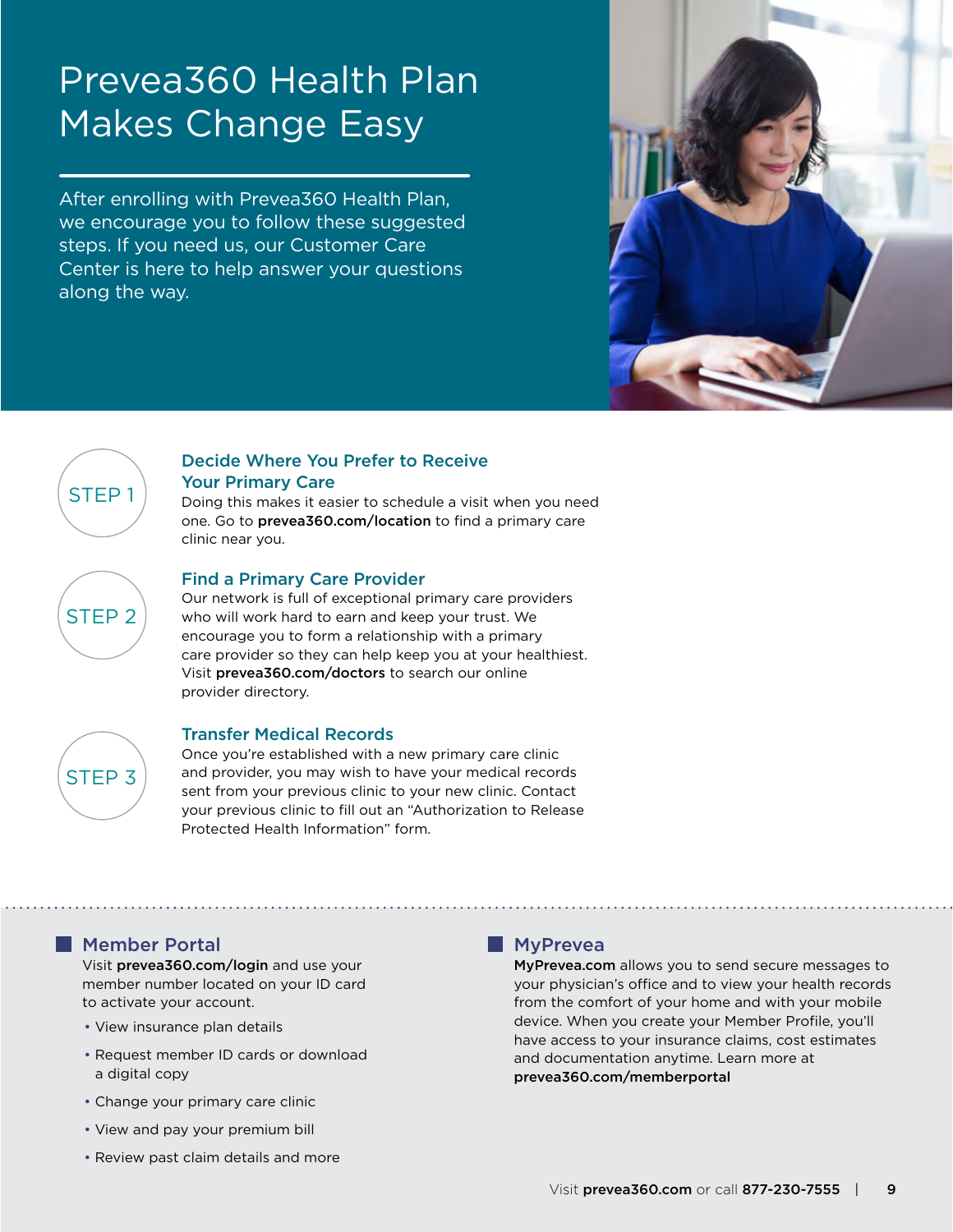## Where to Go for Care

As a member, you can choose from a variety of care options, whether it's during regular office hours or late at night. Knowing your options for care before you need it is good for your health — and it can save you money!

#### **Still not sure of the type of care you need?**

Call **888-277-3832** anytime to speak with a registered nurse. A nurse is ready to help 24/7/365.

For Virtual Care options, visit **[prevea360.com/rightcare](http://prevea360.com/rightcare)** 

#### The Right Care for Your Needs

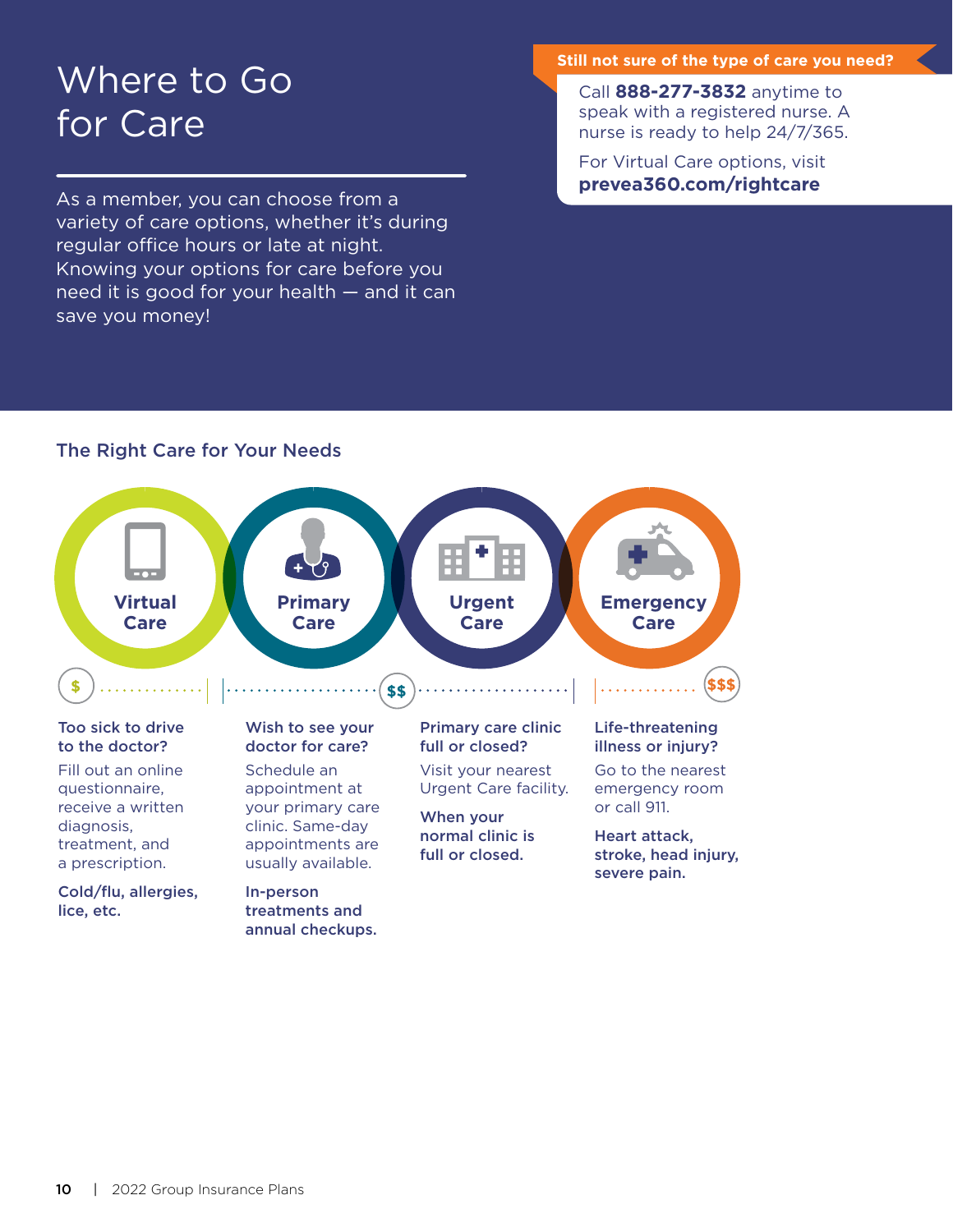## Getting the Most from Your Pharmacy Benefits

Convenience and affordability is the name of the game when it comes to Prevea360 Health Plan pharmacy services. We're here to help you manage your prescriptions and lower your expenses.





#### **Mail-Order Pharmacy**

Prevea360 Health Plan provides members access to a mail-order pharmacy for long-term medications. With our mail-order pharmacy, you receive up to a three-month supply—with free shipping. Visit [prevea360.com/pharmacybenefits](http://prevea360.com/pharmacybenefits) to learn more and enroll.



#### **Split the Tablet, We'll Split the Copay**

Tablet splitting can provide significant savings for you, depending on your prescription and dose. Using this service can save you up to 50% on your usual copay for select medications.\*\*



#### **\$0 Cost Preventive Drugs\***

 [prevea360.com/pharmacybenefits](http://prevea360.com/pharmacybenefits) We offer a comprehensive list of preventive drugs available to members for \$0. To see the most up-to-date list of \$0 preventive drugs, visit or check out the Member Document Center on [prevea360.com](http://prevea360.com).



#### **Generic Options**

Often there are several drugs available to treat the same condition. Try generic medications which have the same active ingredients as brand-name medications, but are substantially less expensive. Your pharmacist may be able to recommend, or your doctor may be able to prescribe a cheaper option at a lower costs for you.



#### **Pharmacy Drug Formulary**

Our drug formulary is a list of prescription drugs broken into tiers showing the level of cost sharing between you and the health plan. There are several factors that determine a drug's tier, including:

- Effectiveness of drug in comparison to other drugs used for the same type of treatment
- • Cost of drug in comparison to other drugs used for the same type of treatment
- Availability of over-the-counter options
- Other clinical factors like safety

The drug formulary is reviewed every month and updated on a regular basis.

*\* Through the Afordable Care Act, all groups have access to \$0 cost preventive drugs. An expanded list is a beneft only eligible for members who have large group plans.* 

*\*\* This beneft only applies to traditional copay plans. High Deductible Health Plans are excluded.*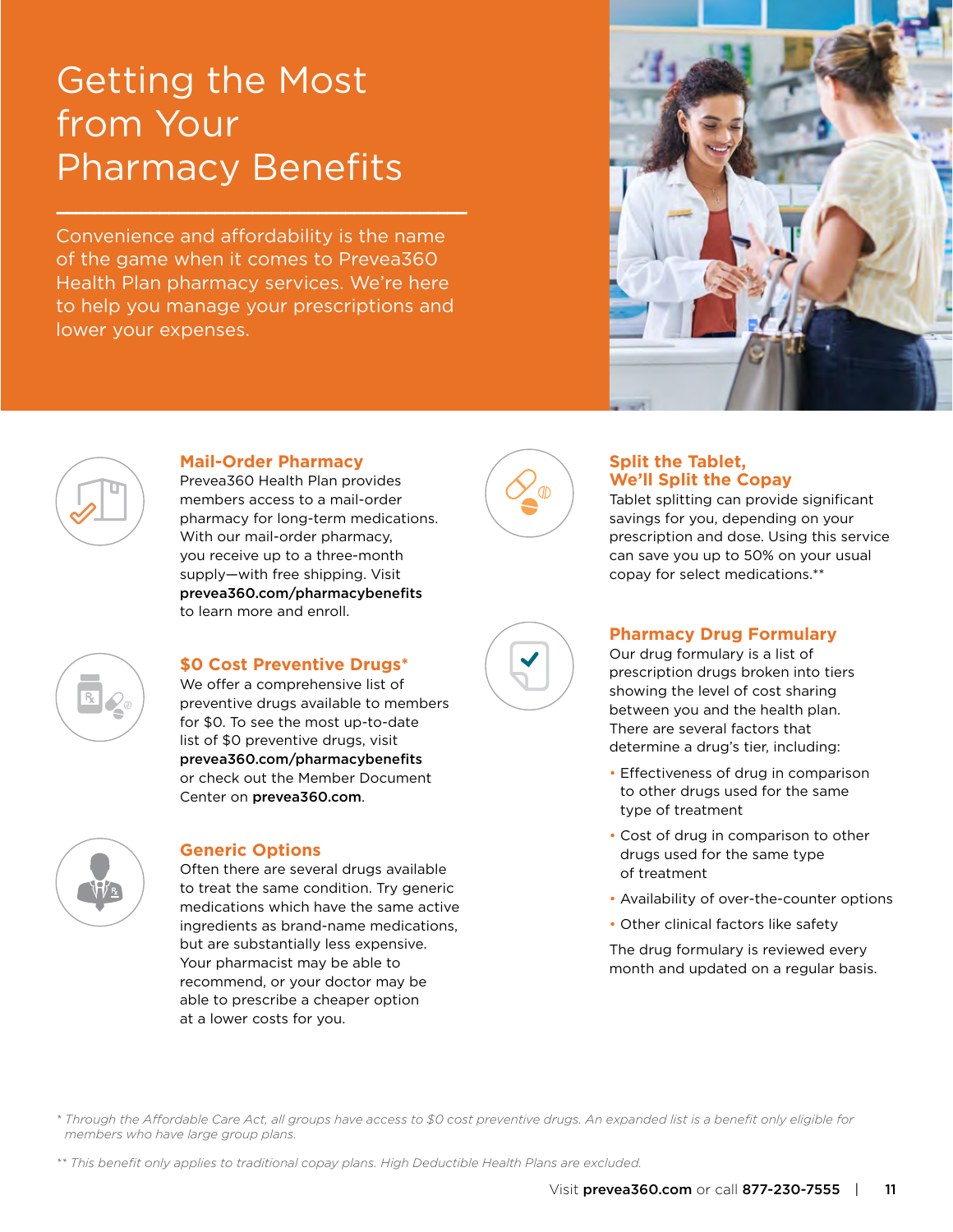## About Your Coverage: Health Insurance 101

Health insurance can be complicated, and that's why we try to make it easy to understand your coverage and your financial responsibilities. Take a moment to learn about important terms and where to find all your specific coverage details.

#### **Questions about health care services?**

Call our Customer Care Center at **877-230-7555 (TTY: 711)** 



#### Sharing the Cost of Care

Your policy may use a system of cost sharing that can include a copay, coinsurance, deductible or any combination of the three.\*

#### 1. Deductible

Each time you receive medical services, you'll pay the bill towards these services up to a certain amount. This amount is your deductible, which is what you must pay for covered health care services each year before we begin to pay.

#### 2. Coinsurance†

Once you've paid the deductible amount, your insurance will then start splitting the cost of additional medical services with you. This is known as coinsurance, where you only pay a percentage or part of the total cost of services and we'll pay the rest.

Deductible and Coinsurance Limit – There is a dollar limit to the amount you'll pay towards your deductible and coinsurance.

#### 3. Copays

A copay is a fixed dollar amount, which you pay at the time you receive medical services (for things like an office visit) and prescriptions. All your copays add up toward your Maximum Out-of-Pocket total.

Maximum Out-of-Pocket – There's a dollar limit to all your cost sharing. You reach this amount by means of your deductible, plus your coinsurance, plus your copays. Once this limit is reached, you'll pay nothing on subsequent covered medical charges for the remainder of your policy year.



#### Important Documents

#### Member Certificate

• Detailed information about your insurance benefits and coverage, including general limitations and exclusions to your plan.

#### Summary of Benefits and Coverage

• Easy-to-read grid that lists the details of plan coverage, along with a basic cost estimate of your financial responsibilities for common medical services.

#### Summary of Employer Specific Coverage

• Typically a summary of your company's specific coverage information is included with this packet. You can also ask your plan administrator or benefits specialist for your specific benefits and coverage information.

*<sup>\*</sup> Not all of the cost-sharing terms listed here apply to all members. Refer to your Member Policy document to understand which apply to you. Smart Plan medical copayment applies towards the out-of-pocket maximum, which is the amount you are required to pay toward the covered cost of your healthcare. The out-of-pocket maximum amount is calculated on a calendar year basis. For members with PPO and POS Smart Plans, coinsurance and copays apply.* 

*<sup>†</sup> Coinsurance is your share of the costs of a covered health care service. It's calculated as a percent of the allowed amount for the service.*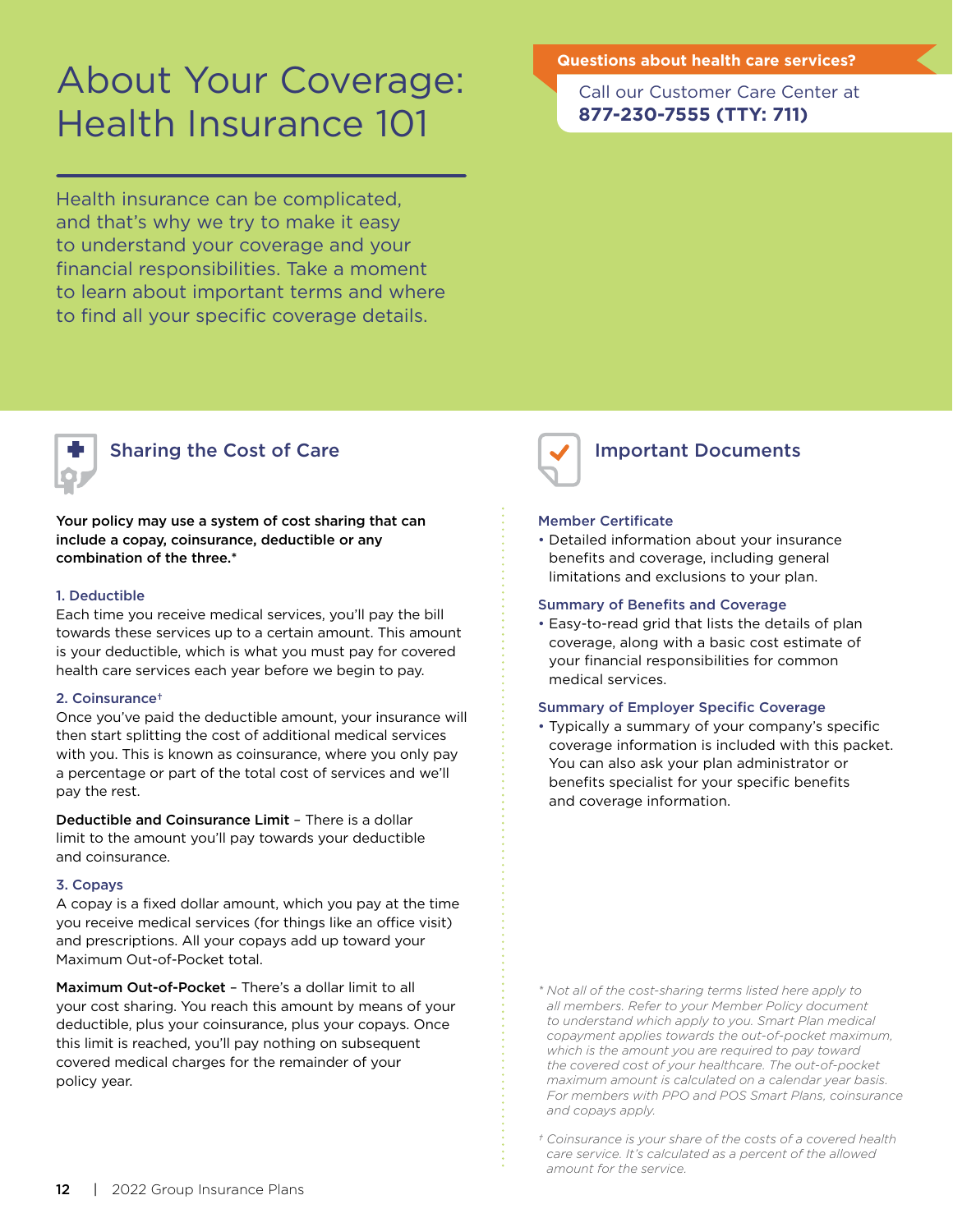



We do more than pay the medical bill. At the heart of our preventive care philosophy is a promise that you'll get the support you need to remain healthy and prevent disease. Prevea360 Health Plan provides the following preventive services with no copays, coinsurance or deductibles:\*

- Annual Preventive Office Visit, which includes important preventive services
- Screenings for breast, cervical and colon cancer
- Cholesterol screenings
- Routine vaccinations for adults and children
- And more services

Visit [prevea360.com/preventivecare](http://prevea360.com/preventivecare) or call the customer care center at 877-230-7555 (TTY:711) for a comprehensive list of covered preventive services.

#### Preventive Services **Essential Health Benefits**

Defined as the 10 categories of common benefits that are deemed essential,\*\* these Essential Health Benefits cannot be subject to dollar limits, either annually or on a lifetime basis. Depending on the type of plan you purchased, services associated with Essential Health Benefits may still require cost sharing in the form of copays, coinsurance and deductibles. These include:

- Preventive\*, wellness and disease management services
- Emergency care
- Hospitalization
- Ambulatory care
- Maternity and newborn services
- Prescription drug coverage
- Pediatric services†
- Laboratory services
- Rehabilitative and habilitative services
- Mental health and substance abuse services, including behavioral health treatment
- *\* No cost share responsibilities apply when services are delivered by a network provider, and when all preventive services criteria are met Visit [prevea360.com/preventivecare](http://prevea360.com/preventivecare) for a comprehensive list of covered preventive services.*
- *\*\* All small group plans (2–50 employees) cover Essential Health Benefts. However, if you work for a larger employer (51+ employees) your benefts may vary. Contact your human resources or benefts department for information about your specifc coverage.*
- *† Prevea360 Health Plan does not ofer pediatric dental services. This coverage is available on the Health Insurance Marketplace [\(healthcare.gov](http://healthcare.gov)) and can be purchased as a stand-alone product. Please contact your benefts administrator or the Marketplace if you wish to purchase pediatric dental coverage or a stand-alone dental services product.*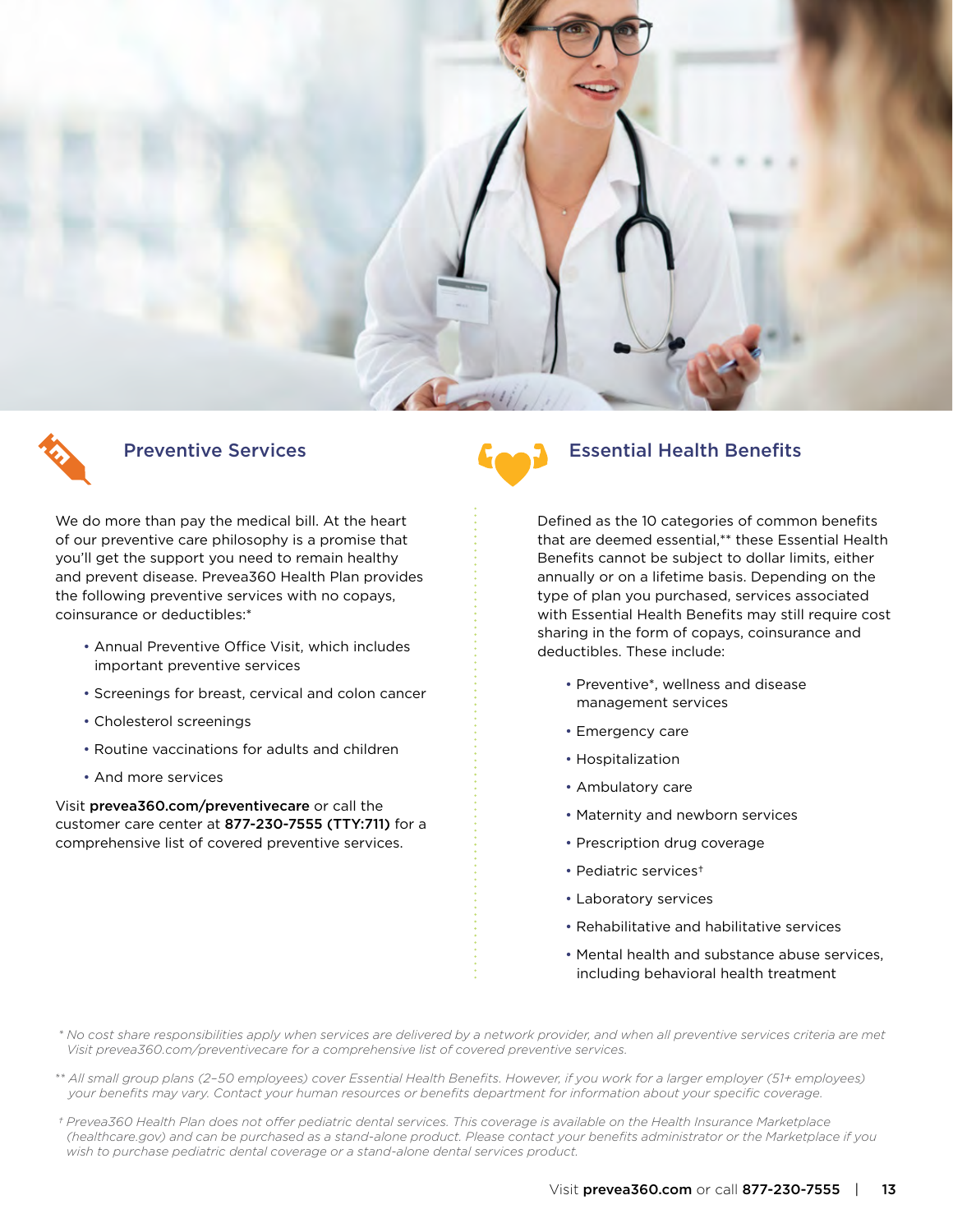## General Limitations and Exclusions

All benefits are subject to limitations and exclusions as described in your Schedule of Benefits and in your certificate. The following list is not exhaustive and may vary based on your policy. For a complete listing refer to your certificate.

- Court-ordered drug testing unless Medically Necessary
- Cytotoxic testing and sublingual antigens associated to allergy testing
- Hair analysis (unless lead or arsenic poisoning is suspected)
- Preimplantation genetic testing of embryos and gametes
- Convenience items for a Member or a Member's family, unless stated otherwise in this policy
- Infertility drugs, including, but not limited to, those administered by a medical provider
- Outpatient prescription drugs, except those prescriptions otherwise covered under this policy
- Oral nutrition: oral nutrition is not considered a medical item. We do not cover nutritional support that is taken orally (i.e., by mouth), unless mandated by state law or covered under our medical policy for a specific condition. Examples include, but are not limited to, over-the-counter nutritional supplements, infant formula, and donor breast milk.
- Replacement of an item if the item is lost, stolen, unusable or nonfunctioning because of misuse, abuse, or neglect
- Sexual dysfunction devices and supplies, including but not limited to medications and injections
- Autopsy
- Consultation, treatment, or procedures for Assisted Reproductive Technology (ART)
- Charges directly related to a non-covered service, such as hospitalization charges, except when a complication results from the non-covered service that could not be reasonably expected and the complication requires medically necessary treatment. The treatment of the complication must be a covered benefit.
- Consultation for, or procedures connected to in vitro fertilization, embryo transplantation, and/or any other assistive reproductive technique (e.g., GIFT, ZIFT)
- Cosmetic services, including cosmetic surgery
- Experimental or investigational services, treatments, or procedures, and any related complications as determined by us, unless coverage is required by state or federal law
- Non-medical services provided in a Hospital or medical setting, not otherwise listed as covered in this certificate
- Items that can be purchased over the counter and considered to be for comfort, convenience and/or personal hygiene, examples include, but are not limited to: seasonal affective disorder light units, disposable undergarments, wigs and modification to a Member's home such as ramps, grab bars, stair lifts and bench/chair lifts.
- Podiatry services or routine foot care provided when there is no localized illness, injury, or symptoms. These include, but are not limited to 1) the examination, treatment, or removal of all or part of corns, calluses, hypertrophy or hyperplasia of the skin or subcutaneous tissues of the feet; the cutting, trimming, or other non-operative partial removal of toenails; or 3) any treatment or services in connection with any of these.
- Obesity-related services, including any weight loss method, surgical treatment or hospitalization for the treatment of obesity, unless specifically covered under this certificate
- Reversal of voluntary sterilization and related procedures
- Services, treatment, and supplies provided to a Member while the Member is held or detained in custody of law enforcement officials, or imprisoned in a local, state, or federal penal or correctional institution
- Services and supplies furnished by a government plan, hospital, or institution the law requires you to pay
- Services, treatment, and supplies provided in connection with any illness or injury caused by: a Member engaging in an illegal occupation or b) a Member committing or attempting to commit, a felony. (Note that this exclusion does not apply to the treatment of injuries that result from an act of domestic violence, if that treatment would otherwise be covered).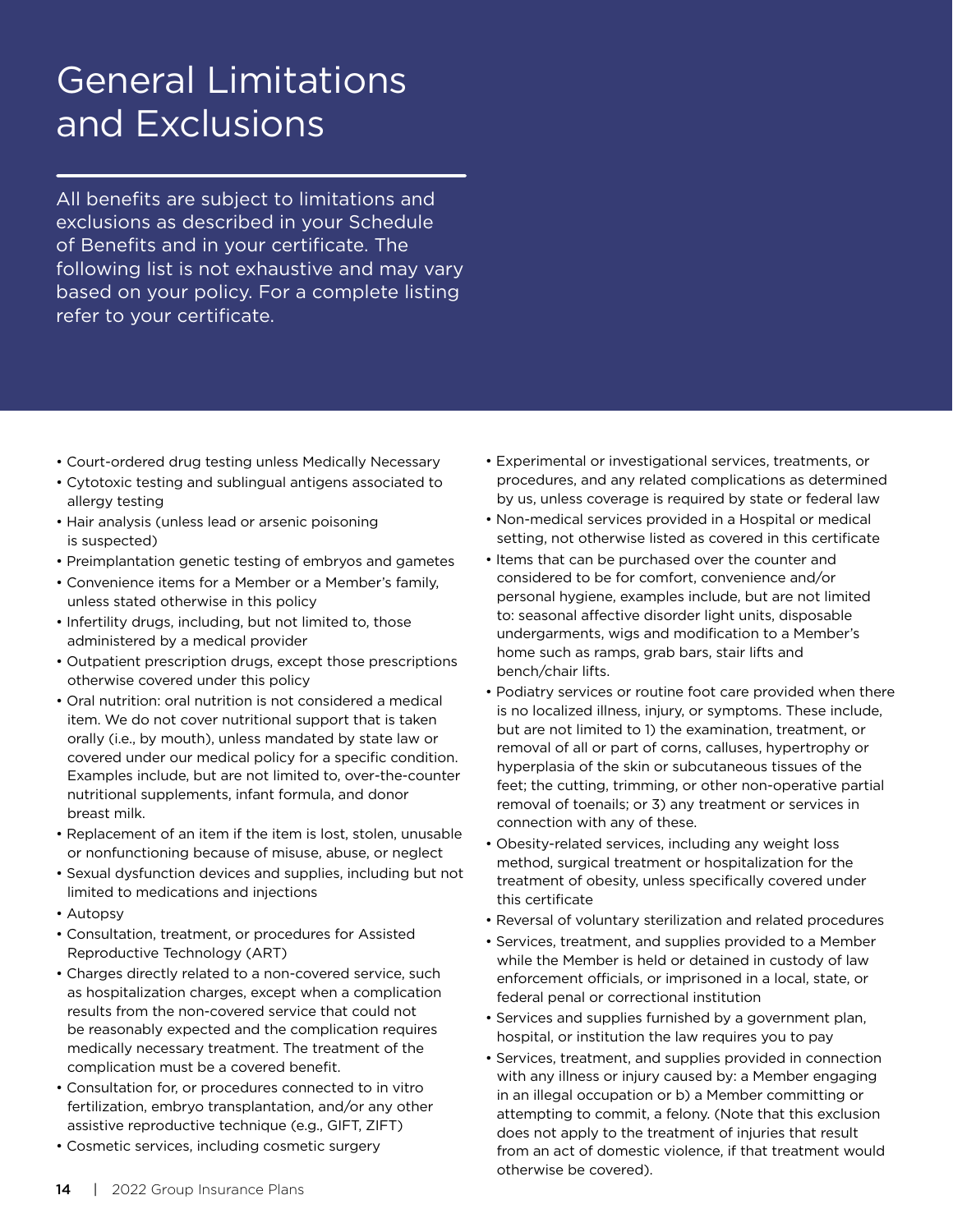

- Services provided by Members of the subscriber's immediate family or any person living with the subscriber
- Services or supplies associated to a denied prior authorization
- Services or supplies associated to a denied admission
- Services or supplies not medically necessary, not recommended or approved by a provider, or not provided within the scope of the provider's license
- Services or items provided as a result of war or any act of war, insurrection, riot or terrorism
- Services or supplies provided for an injury sustained while performing military service
- Services or supplies for which a Member receives or is entitled to receive any benefits, settlement, award, or damages, or following any claim under, any Workers' Compensation Act, employer's liability insurance plan, or similar law or act. "Entitled" means the Member is actually insured under Workers' Compensation.
- Surrogacy services, for a non-Member
- Sexual dysfunction treatment and services including, but not limited to surgery
- Sterilization procedures for men
- Sterilization procedures for women and patient education and counseling related to contraception for all women with reproductive capacity. (Although these are technically excluded from your group's health plan insurance coverage, we will pay for them as preventive services, as required by federal regulations)
- Take home drugs and supplies unless a written prescription is obtained and filled at a network pharmacy
- Acupuncture
- Chelation therapy for atherosclerosis
- Coma stimulation programs
- Alternative medicine, not otherwise listed in the policy
- Low level light therapy
- Massage therapy
- Prolotherapy
- Swim or pool therapy, unless prior authorization is obtained
- Administrative examinations such as employment, licensing, insurance, adoption, or participation in athletics
- Court-ordered care, unless medically necessary and otherwise covered under this certificate
- Educational services, except for diabetic selfmanagement classes
- Internet consultations, including all related charges and costs, excepts as defined by our medical policy
- Missed appointment charges
- Telephone consultation charges between providers
- Charges or costs exceeding a benefit maximum or maximum allowable fee, where applicable
- Expenses incurred before the supply or service is actually provided unless prior authorized by us

This notice was last updated August 11, 2021.

#### Privacy and Confidentiality Statement

Prevea360 Health Plan is required by law to maintain the privacy of your personal health and financial information (collectively referred to as "nonpublic personal information") and provide you with written notification of our legal duties and privacy practices concerning that information. Please visit [prevea360.com/privacy](http://prevea360.com/privacy) or call 877-230-7555 (TTY: 711) to request a copy.